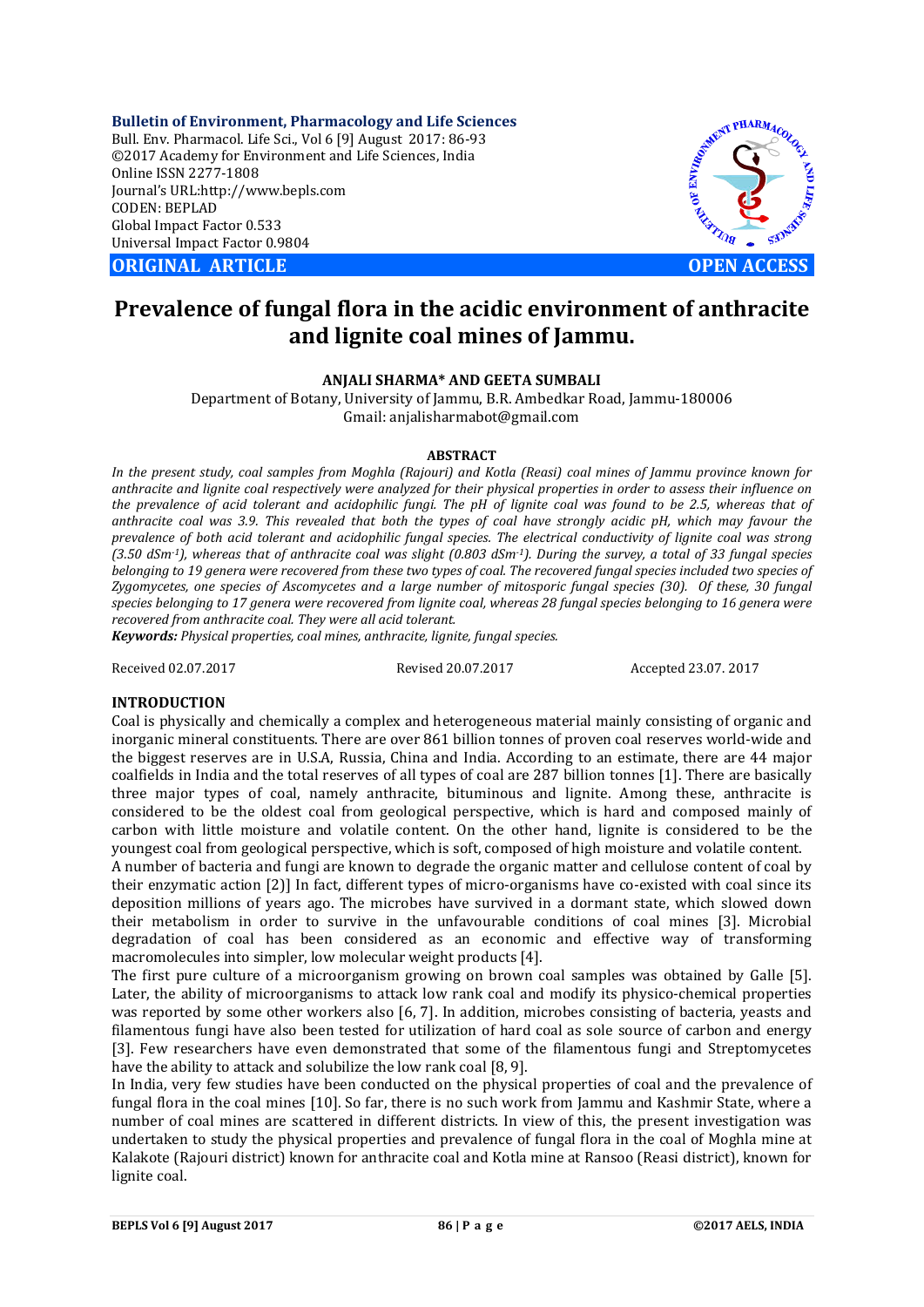# **MATERIALS AND METHODS**

### **Sampling of Coal**

Samples were collected from two coal mines of Jammu Province viz., Moghla and Kotla coal mines situated in district Rajouri and district Reasi respectively. Moghla coal mine (altitude 600 m above m.s.l) is known for the anthracite type of coal and Kotla coal mine (altitude 466m above m.s.l) is known for the lignite type of coal. The samples were collected from these two coal mines with the help of sterilized spatula and were brought to the laboratory in pre-sterilized polythene bags for the isolation of fungal flora and analysis of coal for their physical characteristics.

# **Isolation of fungal species**

Two methods viz., dilution pour plate method [11] and Warcup method [12] were used for the isolation of fungal flora. According to the dilution pour plate technique, 1 g of coal sample from the site was taken and transferred aseptically to 99 ml of sterile water in a 250 ml conical flask. The contents were stirred on a rotary shaker at 180 rpm for 30 minutes at room temperature. Then 1 ml of the final diluted suspension was poured in each sterilized petriplate, which was then plated with 15-20 ml of modified Czapek Dox agar (CDA) medium supplemented with Rose Bengal (0.1mg/100 ml) and streptomycin sulphate (50mg/1000ml). Each petriplate was then swirled to mix the inoculum properly. Five replicates were prepared and incubated at  $28^{\circ} \pm 2^{\circ}$ C for 7 days or till proper growth of the fungal colonies was obtained. According to Warcup method, petriplate was prepared by pouring 10-15 ml of modified Czapek Dox agar

(CDA) medium supplemented with Rose Bengal (0.1mg/100 ml) and streptomycin sulphate (50mg/1000ml) and a small amount of coal sample was dispersed over it. The petriplate was slightly swirled before the agar solidified. Five replicates were prepared and incubation was done at  $28^{\circ} \pm 2^{\circ}C$  for 7 days or till proper growth of the fungal colonies was obtained.

# **Physical characterization of coal samples**

Coal samples from Moghla and Kotla coal mines were analysed for their physical properties in order to assess their influence on the occurrence and distribution of fungal flora. The physical characterization of coal samples was done by following different determination methods. The pH of the coal was determined by following the potentiometric determination method. Weighed 20g of processed coal sample, transferred it to a 100ml beaker and added 50ml of distilled water. Stirred intermittently for about half an hour. Switched on pH meter, set the temperature compensation bob. Warmed for 10-30 minutes and adjusted the galvanometer pointer to zero. Dipped the electrodes in the buffer of known pH and adjusted the pH meter accordingly. Took reading of coal suspension on the pH meter after adjusting it to desired pH with a buffer of suitable pH.

### **Rating chart of pH:**

| <b>Class</b>        | pH rating   |
|---------------------|-------------|
| Strongly acidic     | <4.5        |
| Moderately acidic   | $4.5 - 5.5$ |
| Slightly acidic     | $5.6 - 6.5$ |
| Neutral             | $6.6 - 7.5$ |
| Slightly alkaline   | $7.6 - 8.5$ |
| Moderately alkaline | 8.6-9.5     |
| Strongly alkaline   | >9.5        |

The electrical conductivity was determined by conductivity meter. Electrical conductivity (EC) indicates the presence or absence of salts, but does not indicate which salt may be present. Set the temperature knob of conductivity meter and connected the cell to the water. Coal suspension made for the determination of pH is used for conductivity determination after keeping the suspension for more than 12 hours. Dipped the conductivity cell in the test solution and rotated the knob until the dark shadow is at its widest and noted the reading on the scale.

**Electrical conductivity ratings:**

| Code           | <b>Class</b> | EC $(1:2)$ $(dSm^{-1})$ |
|----------------|--------------|-------------------------|
| S <sub>1</sub> | Slight       | 2.0                     |
| S <sub>2</sub> | Moderate     | $2 - 3$                 |
| S <sub>3</sub> | Strong       | $3 - 4$                 |
| S4             | Very strong  | > 4.0                   |

### **Identification**

For the purpose of identification, the recovered fungi were grown and made to sporulate on different culture media, such as potato dextrose agar medium (PDA), malt extract agar medium (MEA), Czapek yeast agar medium (CYA), potato sucrose agar medium (PSA) and water agar medium (WA). Relevant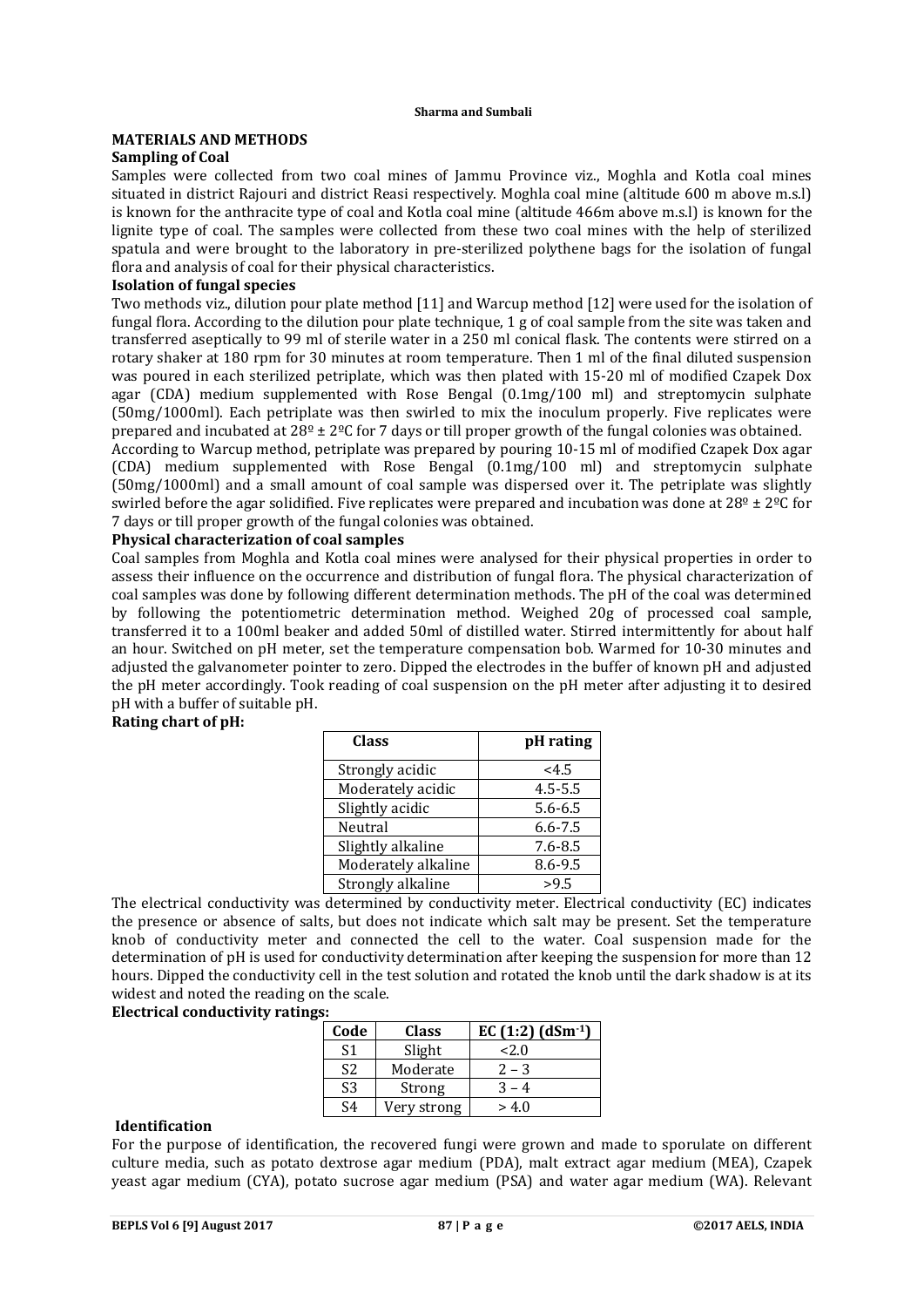literature and various taxonomic keys given by several workers were used for the identification purpose [13,14,15,16,17,18,19,20, 21,22,23,24,25,26,27].

# **Calculation of percentage colonization frequency, colony forming units and percentage distribution**

Percentage colonization frequency (CF %), cfu and percentage distribution were calculated for each fungal species. Colony forming units (cfu /g) were calculated by following Parikh and Shah [28].

 $CF(\%)$  = Number of coal samples colonised by a specific fungus  $x100$ Total number of samples studied

 $cfu/g = \frac{a \times d}{a \times d}$ s

where,

a = average number of colonies on the petriplate  $d =$  dilution factor  $(100)$ s = dry weight of the coal sample

**Distribution (%)** =  $\frac{\text{Number of isolates of a fungus}}{\text{mean of } \text{Simplies}} \times 100$ Total number of isolates

# **RESULTS AND DISCUSSION**

During the period under study, 30 coal samples from two different sites viz., Kotla mine having lignite coal and Moghla mine having anthracite coal were collected and screened for associated fungal diversity. A total of 33 fungal species belonging to 19 genera were recovered from the two sites. Of these, 30 fungal species were recovered from lignite coal samples and 28 fungal species were recovered from anthracite coal samples (Figure 1). Among the recovered fungal flora from both the sites, Zygomycetes were represented by one species each of *Rhizopus (R. oryzae)* and *Syncephalastrum (S. racemosum)*, which accounted for 6% of the recovered fungal species. Class Ascomycetes was represented by only one species belonging to genus *Ajellomyces (A. capsulatus),* which accounted for 3% of the recovered species, whereas mitosporic fungi represented the bulk (91%) of the recovered species (Figure 2). The fungal species of common occurrence included *Rhizopus oryzae*, *Syncephalastrum racemosum*, *Aspergillus niger, A. candidus*, *A. flavus, A. parasiticus, A. fumigatus, A. sulphureus, A. sydowii, Isaria farinosa, Metarhizium carneum, Phialemonium inflatum, Sagenomella griseoviridis, Penicillium griseofulvum, P. purpurogenum, Sarocladium strictum, S. implicatum, Acremonium roseolum, Curvularia lunata, C. brachyspora, C. pallescens*, *C. tsudae, Cladosporium cladosporioides, Fusarium incarnatum* and *Alternaria alternata*.



**Figure 1.Total number of fungal species recovered from the investigated coal mines.**



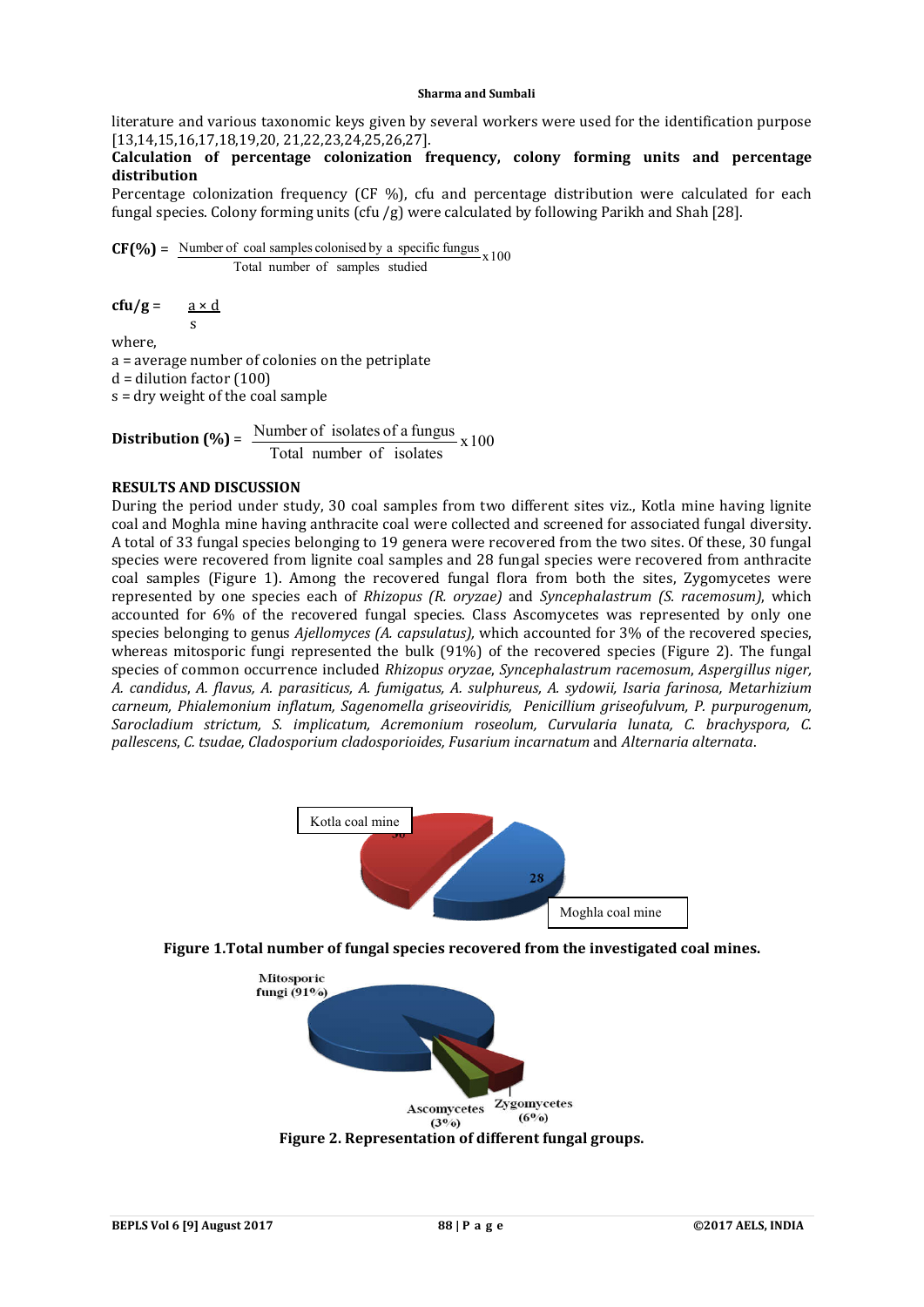# **Assessment of Kotla mine (lignite coal)**

A total of 30 fungal species belonging to 17 genera (*Acremonium, Aspergillus, Penicillium, Paecilomyces, Metarhizium, Phialemonium, Sarocladium, Sagenomella, Isaria, Curvularia, Cladosporium, Alternaria, Fusarium, Rhizopus, Syncephalastrum, Ajellomyces* and *Trichoderma*) were detected to be associated with the lignite coal of Kotla mine. *Aspergillus* was represented by maximum number of species (8) accounting for 26.6% of the total recovered species. *Curvularia* and *Penicillium* were represented by 13.3% and 10% of the recovered species respectively. These 3 fungal genera (*Aspergillus, Curvularia* and *Penicillium*) formed the bulk of the recovered mycodiversity, whereas species of other fungal genera [14] contributed 50.1% of the total fungal diversity (Figure 3). There are very few reports on the microflora associated with lignite coal (29). However, Prasanth *et al* [10] studied the air borne mycoflora near lignite mine in Tamil Nadu (India) and observed almost similar results, that is, *Aspergillus* was represented by maximum number of species followed in decreasing order by *Curvularia* and *Penicillium.* Mukherjee [30] investigated facultative fungal remains from miocene lignite coal of Neyveli, Tamil Nadu (India) and found the fossil fungal elements to have affinities with Hyphomycetes, Ascomycetes and Basidiomycetes. Highest colony forming units (cfu) were recorded again for *Aspergillus fumigatus* (14.5×102), whereas least cfu were that of *Ajellomyces capsulatus, Isaria farinosa* and *Syncephalastrum racemosum* (1.0×102). In this lignite type of coal, species of *Aspergillus* represented highest percentage distribution (43.3%) followed in decreasing order by species of *Curvularia* and *Penicillium*, which represented 11.84% and 11.1% respectively. Fungal genera with least distribution (between 0.37% to 5.55%) included *Acremonium, Paecilomyces, Metarhizium, Phialemonium, Sarocladium, Sagenomella, Isaria, Cladosporium, Alternaria, Fusarium, Rhizopus, Syncephalastrum, Ajellomyces* and *Trichoderma* (Table 1). Many of these genera recovered from lignite coal mine have allergenic species, which may cause health issues to the miners [31].



**Figure 3. Percentage distribution of total fungal species recovered from lignite coal (Kotla mine).**

| <b>Fungal species</b>        | Distribution $CF (%)$ |    | ctu/g                |
|------------------------------|-----------------------|----|----------------------|
|                              | %                     |    |                      |
| Acremonium roseolum          | 2.59                  | 40 | $3.5 \times 10^{2}$  |
| Ajellomyces capsulatus       | 0.37                  | 7  | $1.0 \times 10^{2}$  |
| Alternaria alternata         | 5.55                  | 5  | $3.5 \times 10^{2}$  |
| Aspergillus candidus         | 1.85                  | 20 | $2.5 \times 10^{2}$  |
| Aspergillus flavus           | 8.14                  | 67 | $11.0 \times 10^{2}$ |
| Aspergillus fumigatus        | 10.7                  | 87 | $14.5 \times 10^{2}$ |
| Aspergillus niger            | 10.0                  | 60 | $13.5 \times 10^{2}$ |
| Aspergillus nutans           | 1.11                  | 7  | $1.5 \times 10^{2}$  |
| Aspergillus parasiticus      | 5.55                  | 53 | $7.5 \times 10^{2}$  |
| Aspergillus sulphureus       | 1.85                  | 27 | $2.5 \times 10^{2}$  |
| Aspergillus sydowii          | 4.07                  | 53 | $5.5 \times 10^{2}$  |
| Cladosporium cladosporioides | 2.96                  | 33 | $4.0 \times 10^{2}$  |
| Curvularia brachyspora       | 1.85                  | 27 | $2.5 \times 10^{2}$  |
| Curvularia lunata            | 4.81                  | 73 | $6.5 \times 10^{2}$  |
| Curvularia pallescens        | 2.22                  | 40 | $3.0 \times 10^{2}$  |
| Curvularia tsudae            | 2.96                  | 40 | $4.0 \times 10^{2}$  |
| <b>Fusarium incarnatum</b>   | 2.22                  | 27 | $3.0 \times 10^{2}$  |

**Table 1. Fungal species recovered from lignite coal (Kotla mine).**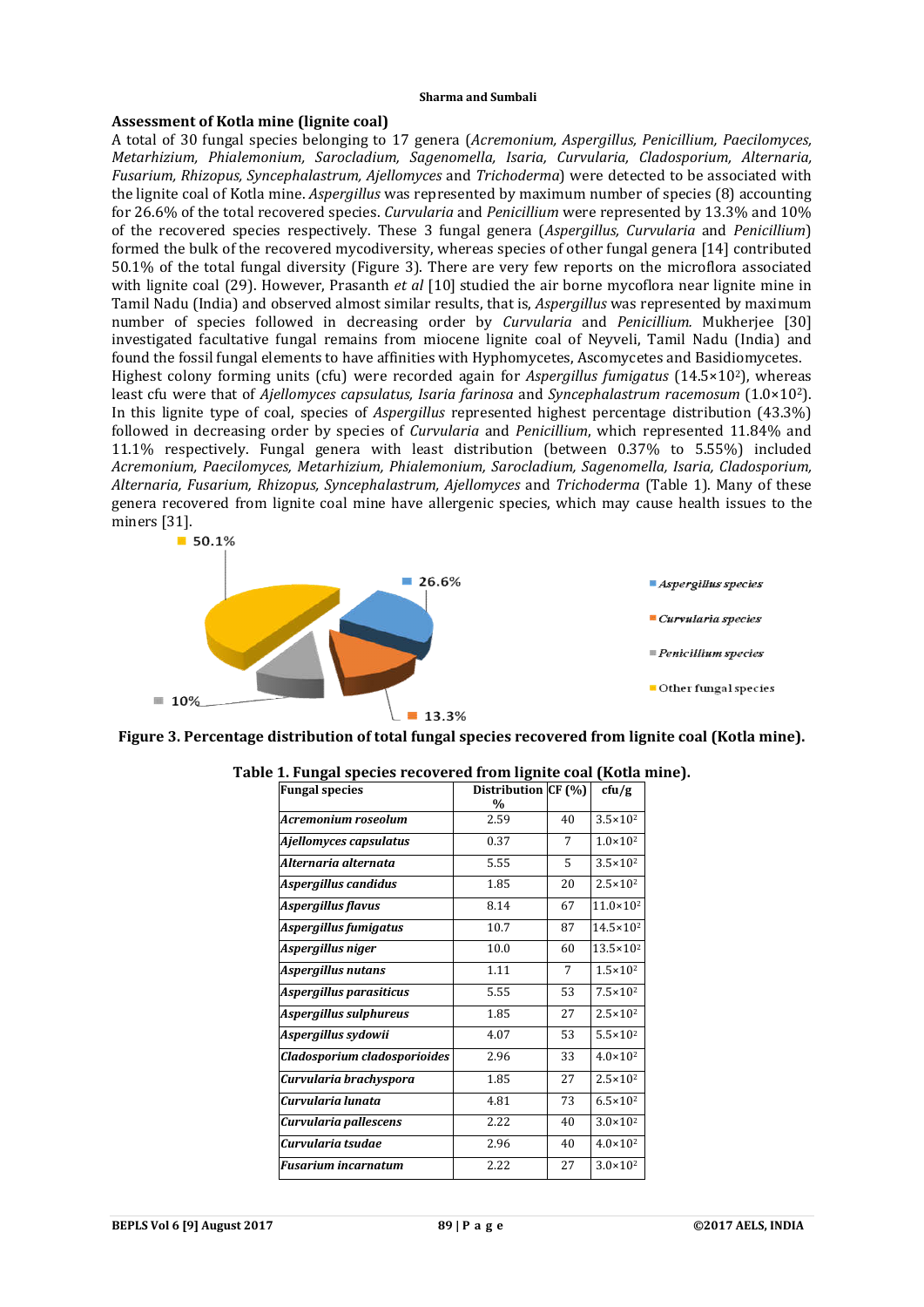| 0.74 | 13 | $1.0 \times 10^{2}$ |
|------|----|---------------------|
| 4.07 | 53 | $5.5 \times 10^{2}$ |
| 1.11 | 13 | $1.5 \times 10^{2}$ |
| 6.66 | 80 | $9.0 \times 10^{2}$ |
| 3.33 | 47 | $4.5 \times 10^{2}$ |
| 1.11 | 20 | $1.5 \times 10^{2}$ |
| 3.70 | 20 | $5.0 \times 10^{2}$ |
| 1.85 | 33 | $2.5 \times 10^{2}$ |
| 2.59 | 40 | $3.5 \times 10^{2}$ |
| 1.11 | 7  | $1.5 \times 10^{2}$ |
| 1.85 | 20 | $2.5 \times 10^{2}$ |
| 0.74 | 13 | $1.0 \times 10^{2}$ |
| 1.11 | 13 | $1.5 \times 10^{2}$ |
|      |    |                     |

# **Assessment of Moghla mine (anthracite coal)**

From anthracite coal of Moghla mine, 28 fungal species were recovered, which belonged to 16 genera viz., *Acremonium, Sarocladium, Aspergillus, Penicillium, Metarhizium, Phialemonium, Isaria, Sagenomella, Curvularia, Cladosporium, Alternaria, Fusarium, Rhizopus, Syncephalastrum, Stachybotrys* and *Trichurus*. Among the recovered fungal species, genus *Aspergillus* was again represented by maximum number of species (8), which accounted for 28.6% of the total recovered species, followed in decreasing order by *Curvularia* represented by 14.3% species. Other fungal genera (14) contributed 57.1% of the total mycodiversity in anthracite coal (Figure 4).

Recently, Yoltas *et al.* [32] also studied the microfungal flora of coal mine in Manisa (Turkey) and found *Aspergillus, Alternaria, Amorphotheca, Cladosporium, Fusarium, Mucor, Penicillium, Rhizopus, Scopulariopsis* and *Trichoderma* as the commonly occurring fungal genera. Among the fungal species recovered from anthracite coal, *Aspergillus fumigatus* showed highest percentage colonization frequency (93%) and *Sarocladium strictum, Aspergillus candidus, Isaria farinosa, Syncephalastrum racemosum, Stachybotrys chartarum* and *Trichurus spiralis* were recorded with lowest colonization frequency (7%). Highest colony forming units (cfu) were recorded for *Aspergillus niger* (9.0×102), whereas least cfu were that of *Sarocladium strictum, Aspergillus candidus, Fusarium incarnatum, Metarhizium carneum, Isaria farinosa*, *Rhizopus oryzae*, *Syncephalastrum racemosum* and *Trichurus spiralis* (1.0×102). Further species of *Aspergillus* showed highest percentage distribution (52.91%) followed in decreasing order by species of *Curvularia* which represented 15.66% species (Table 2). Other fungal genera were detected to have least distribution (Figure 4).



**mine).**

During the survey, both types of coal were detected to have a high number of *Aspergillus fumigatus* spores which are known agents of cystic fibrosis and allergic bronchopulmonary aspergillosis [33]. Spores of *A. fumigatus* also pose a serious risk for miners who also under the risk of occupational diseases related to inhalation of coal dust such as pneumoconiosis, silicosis and emphysema [32]. *Aspergillus flavus*, which was also found in good numbers in both the coal types, is also known to be an allergenic and causal agent of aspergillosis. Both these fungal species are even known producers of some mycotoxins and other secondary metabolites, which may cause disorders like irritation of the mucous membranes,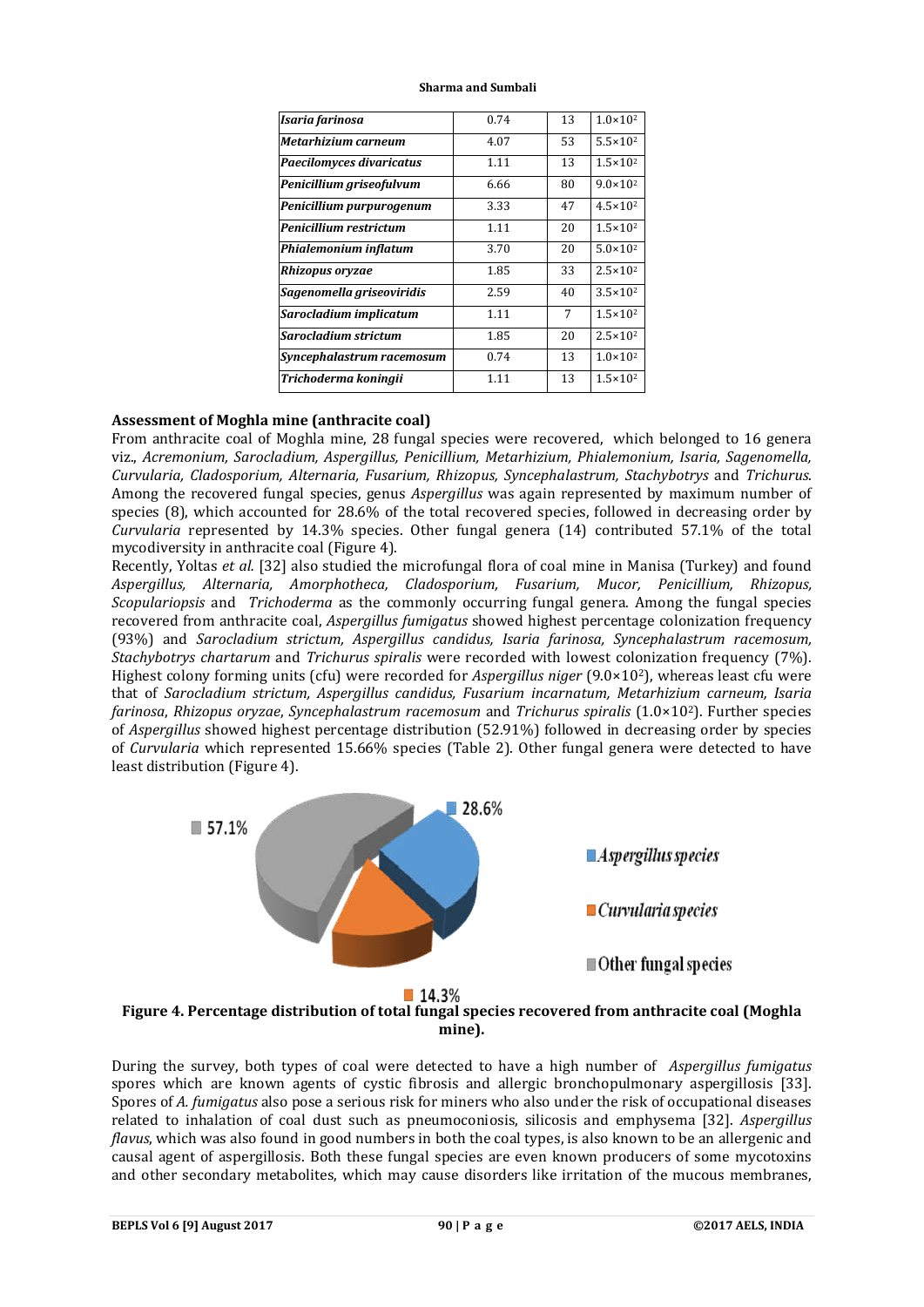nausea, immune system deficiency, cancer and acute or chronic damages in liver and central nervous system [34]. In the present study, some species of *Penicillium, Cladosporium, Alternaria* and *Stachybotrys*  were also detected from the coal mines are also reported in literature as possible allergenic species [35, 36, 37]. Further, association of *Stachybotrys chartarum* has also been reported as causal agent of idiopathic pulmonary hemosiderosis (IPH) in infants [38].

| <b>Fungal species</b>        | <b>Distribution</b> | CF(%)           | ctu/g               |
|------------------------------|---------------------|-----------------|---------------------|
|                              | $\%$                |                 |                     |
| Acremonium roseolum          | 2.61                | 27              | $3.5 \times 10^{2}$ |
| Alternaria alternata         | 5.88                | 40              | $3.5 \times 10^{2}$ |
| Aspergillus candidus         | 1.30                | $\overline{7}$  | $1.0 \times 10^{2}$ |
| <b>Aspergillus flavus</b>    | 11.1                | 80              | $8.5 \times 10^{2}$ |
| Aspergillus fumigatus        | 11.1                | 93              | $8.5 \times 10^{2}$ |
| Aspergillus niger            | 11.7                | 47              | $9.0 \times 10^{2}$ |
| Aspergillus parasiticus      | 5.22                | 40              | $4.0 \times 10^{2}$ |
| Aspergillus sulphureus       | 2.61                | 13              | $2.0 \times 10^{2}$ |
| Aspergillus sydowii          | 7.84                | 33              | $6.0 \times 10^{2}$ |
| Aspergillus terreus          | 1.96                | 13              | $1.5 \times 10^{2}$ |
| Cladosporium cladosporioides | 1.96                | 13              | $1.5 \times 10^{2}$ |
| Curvularia brachyspora       | 3.26                | 20              | $3.0 \times 10^{2}$ |
| Curvularia lunata            | 7.18                | 20              | $2.5 \times 10^{2}$ |
| Curvularia pallescens        | 2.61                | 53              | $5.5 \times 10^{2}$ |
| Curvularia tsudae            | 2.61                | 20              | $2.0 \times 10^{2}$ |
| <b>Fusarium incarnatum</b>   | 1.30                | $20\,$          | $2.0 \times 10^{2}$ |
| Isaria farinosa              | 1.30                | 7               | $1.0 \times 10^{2}$ |
| Metarhizium carneum          | 1.30                | 13              | $1.0 \times 10^{2}$ |
| Penicillium griseofulvum     | 6.53                | 67              | $5.0 \times 10^{2}$ |
| Penicillium purpurogenum     | 3.26                | 27              | $2.5 \times 10^{2}$ |
| <b>Phialemonium inflatum</b> | 3.92                | $\overline{13}$ | $3.0 \times 10^{2}$ |
| <b>Rhizopus oryzae</b>       | 1.30                | 13              | $1.0 \times 10^{2}$ |
| Sagenomella griseoviridis    | 3.92                | 33              | $3.0 \times 10^{2}$ |
| Sarocladium implicatum       | 1.96                | 13              | $1.5 \times 10^{2}$ |
| Sarocladium strictum         | 1.30                | 7               | $1.0 \times 10^{2}$ |
| Stachybotrys chartarum       | 2.61                | $\overline{7}$  | $2.0 \times 10^{2}$ |
| Syncephalastrum racemosum    | 0.65                | $\overline{7}$  | $1.0 \times 10^{2}$ |
| <b>Trichurus spiralis</b>    | 1.30                | $\overline{7}$  | $1.0 \times 10^{2}$ |

**Table 2. Fungal species recovered from anthracite coal (Moghla mine).**

# **Analysis of coal samples for physical properties**.

Analysis of coal samples showed that the pH of lignite coal was 2.5, whereas that of anthracite coal was 3.9. This revealed that both types of coal have strongly acidic pH, which may favour the prevalence of both acid tolerant and acidophilic fungal species. In the present investigation, some fungal organisms like *Aspergillus nutans, Ajellomyces capsulatus, Paecilomyces divaricatus, Penicillium restrictum* and *Trichoderma koningii* were recovered only from lignite coal whose pH was too low (2.5), whereas rest of the fungal organisms were recovered from both the types of coal having pH upto 3.9 (Table 3). Similar observations have also been recorded earlier by several researchers. [39-47] who found acidic habitats (pH<3) to harbour highly diversified microbial communities in which fungi represented most abundant and important component. The acid tolerant and acidophilic fungi usually cope with their environment by maintaining a relatively neutral pH by means of pumping protons out of the cell and by establishing a low proton membrane permeability [49]. In view of this internal pH regulation, a number of fungal species are able to exist in the acidic environment.

The electrical conductivity of coal samples was analyzed and as per the standard electrical conductivity ratings, the electrical conductivity of lignite coal was strong (3.50 dSm-1), whereas that of anthracite coal was slight (0.803 dSm-1). It was also observed that with an increase in coal conductivity, there was a corresponding decrease in pH (Table 3).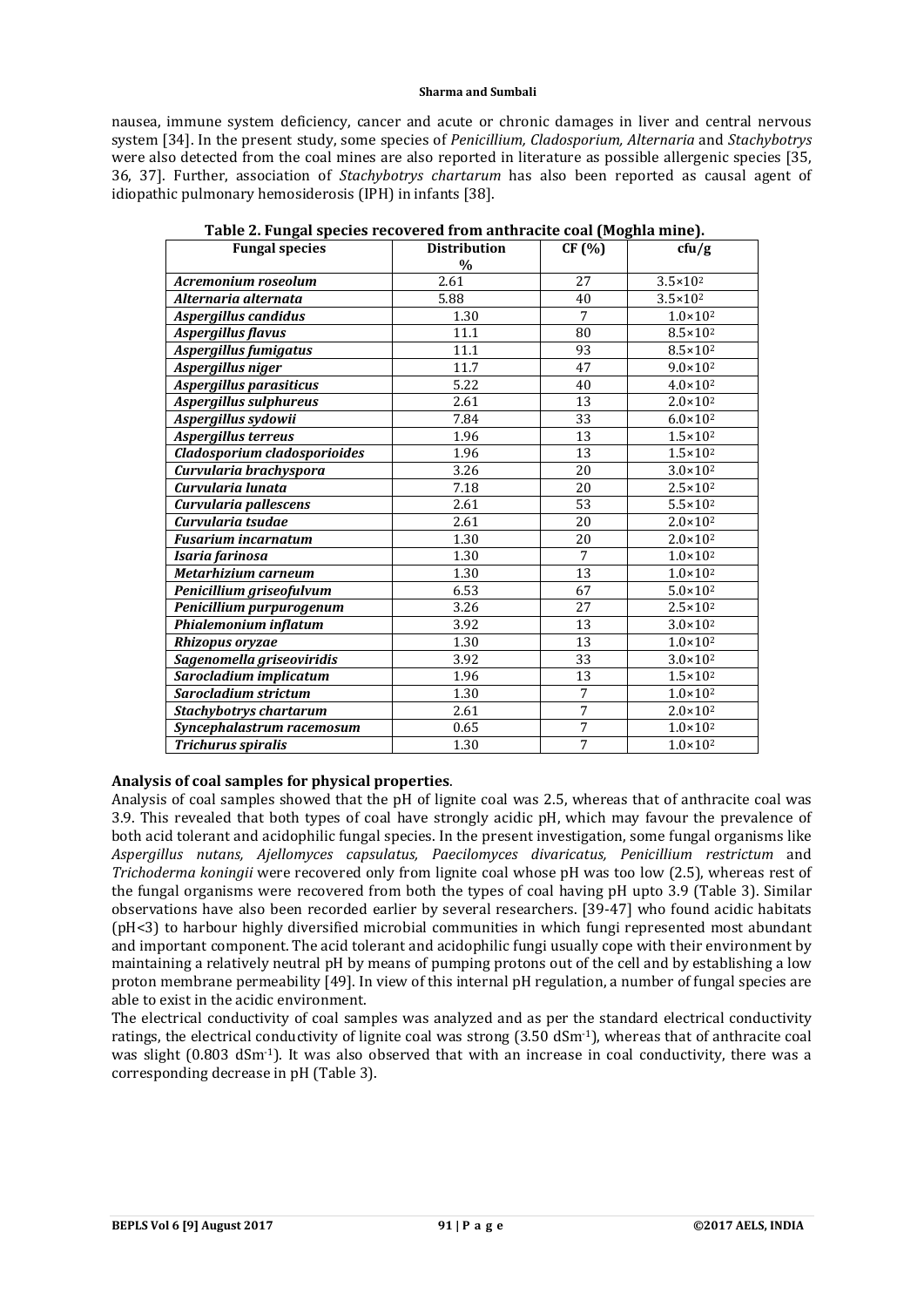| <b>Coal characteristics</b>                                       | Lignite coal                                                      | <b>Anthracite coal</b> |  |
|-------------------------------------------------------------------|-------------------------------------------------------------------|------------------------|--|
| pН                                                                | 2.5                                                               | 3.9                    |  |
| Electrical conductivity $(dSm-1)$                                 | 3.50                                                              | 0.803                  |  |
| <b>Total species recovered</b>                                    | 30                                                                | 28                     |  |
|                                                                   | Ajellomyces capsulatus,                                           | Aspergillus terreus,   |  |
| <b>Fungal species of special occurrence</b>                       | Aspergillus nutans, Penicillium                                   | Stachybotrys chartarum |  |
|                                                                   | restrictum, Paecilomyces                                          | and Trichurus spiralis |  |
|                                                                   | divaricatus and Trichoderma                                       |                        |  |
|                                                                   | koningii                                                          |                        |  |
|                                                                   | Rhizopus oryzae, Syncephalastrum racemosum, Aspergillus niger, A. |                        |  |
| <b>Fungal species of common occurrence</b>                        | candidus, A. flavus,                                              |                        |  |
|                                                                   | A. parasiticus, A. fumigatus, A. sulphureus,                      |                        |  |
|                                                                   | A. sydowii, Isaria farinosa, Metarhizium. carneum, Phialemonium   |                        |  |
| inflatum, Sagenomella griseoviridis, Penicillium griseofulvum, P. |                                                                   |                        |  |
|                                                                   | purpurogenum, Sarocladium strictum, S. implicatum, Acremonium     |                        |  |
|                                                                   | roseolum, Curvularia lunata, C. brachyspora,                      |                        |  |
|                                                                   | C. pallescens, C. tsudae, Cladosporium cladosporioides, Fusarium  |                        |  |
|                                                                   | incarnatum and Alternaria alternata.                              |                        |  |

| Table 3. Physical characteristics of lignite and anthracite coal samples. |  |
|---------------------------------------------------------------------------|--|
|---------------------------------------------------------------------------|--|

# **CONCLUSION**

In conclusion, the important findings arising out of this study are encapsulated below: Occurrence and survival of fungal species is dependent on the physical properties of their environment. From the present investigation, it is concluded that coal mine is an important habitat, which harbours a number of fungal organisms that have the ability to survive and multiply in an extreme environment with strong acidic pH. These fungi usually cope with their environment by maintaining a relatively neutral pH by pumping protons out of the cell and establishing a low proton membrane permeability. The fungal diversity in coal may also be attributed to high carbon content in coal as the fungal species are more efficient in utilizing coal as the sole source of carbon.

# **REFERENCES**

- 1. Pandey RA (1988). Biological stabilization of coal carbonization wastewater. Ph.D. Thesis Nagpur University.
- 2. Laborda F, Fernandez M, Luna N and Monistral IF (1997). Study of the mechanisms by which microorganisms solubilize and/or liquefy Spanish coals. Fuel Processing Technology, 52:95–107.
- 3. Fakoussa RM and Hofrichter M (1999). Biotechnology and microbiology of coal degradation. Applied Microbiology and Biotechnology, 52:25–40.
- 4. Machnikowska H, Pawelec K and Podgorska A (2002). Microbial degradation of low rank coals. Fuel Process. Technol. 77:17–23.
- 5. \*GalleE (1910). Centralb.f.Bakteriol. Abt.11:461–73.
- 6. Faison BD (1991). Microbial conversions of low rank coal. Biotechnology, 9:951–956.
- 7. Crawford DL (1993). Microbial transformations of low ranks coal. CRC Press, Boca Raton. pp 223.
- 8. Cohen MS and Gabriele PD (1982). Degradation of coal by the fungi *Polyporus versicolor* and *Poria monticola.*  Applied and Environmental Microbiology, 44:23–27.
- 9. Holker U, Fakoussa RM and Hofer M (1995). Growth substrates control the ability of *Fusarium oxysporum* to solubilize low rank coal. Applied Microbiology and Biotechnology, 44:351–355.
- 10. Prasanth A, Nila A, Bhuvaneswari SN and Udaya Prakash NK (2011). An investigation on airborne mycoflora near lignite mine in Tamil-nadu, India. International Journal of Applied Biology, 2:35–39.
- 11. Waksman SA (1927). Principles of Soil Microbiology. Williams and Wilkins Co., Baltimore, Md.
- 12. Warcup JH (1950). The soil plate method for isolation of fungi from soil. Nature. 166:117-118.
- 13. Brown AHS and Smith G (1957). The genus *Paecilomyces* Bainier and its perfect stage *Byssochlamys* Westling. Transactions of British Mycological Society, 40:17-89.
- 14. Rapper EB and Fennel DI (1965). The genus *Aspergillus.* The Williams and Wilkins Company, Baltimore, USA. pp. 132-575.
- 15. Ellis MB (1971). Dematiaceous Hyphomycetes. Commonwealth Mycological Institute, Kew, Surrey, England. pp.1-608.
- 16. Ellis MB (1976). More Dematiaceous Hyphomycetes. Commonwealth Mycological Institute, Kew, UK. pp. 1-507.
- 17. Barron GL (1972). The genera of Hyphomycetes from soil. Robert E. Krieger Publishing Company, Huntington, New York. pp. 1- 364.
- 18. Somal BS (1976). A key to the species of *Curvularia.* Indian Journal of Mycology and Plant Pathology, 6:59-64.
- 19. Pitt JI (1979). The genus *Penicillium* and its teleomorphic states *Eupenicillium* and *Talaromyces.* Academic Press, London. pp. 1-634.
- 20. Domsch KH, Gams W and Anderson TH (1980). Compendium of soil fungi. Academic Press London. pp. 1-859.
- 21. Domsch KH, Gams W and Anderson TH (2007). Compendium of soil fungi, 2nd ed. IHW-Verlag and Verlagsbuchhandlung, Eching, Germany. pp. 1-672.